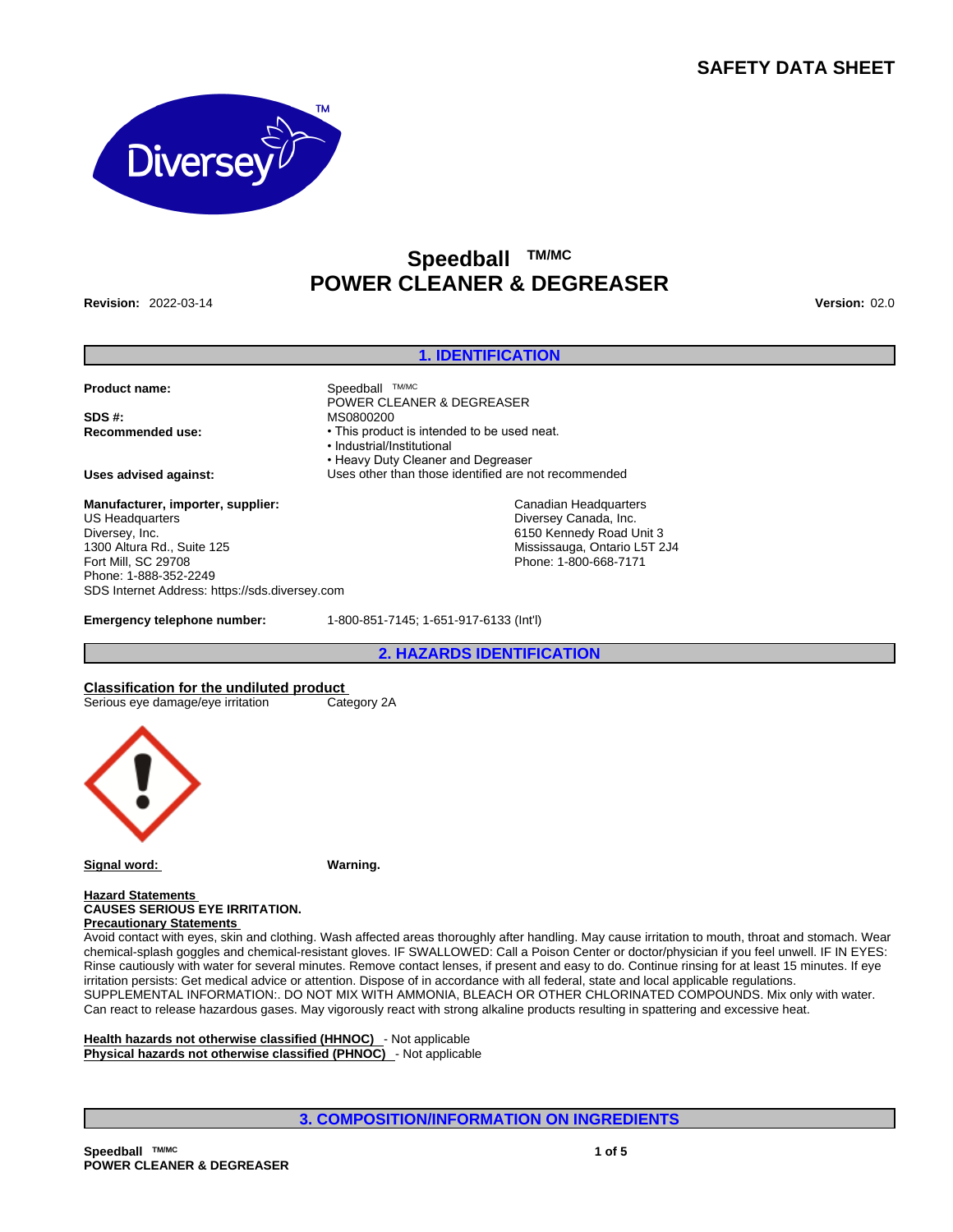#### **Classified Ingredients**

| Ingredient(s)                | CAS#           | Weight %      |
|------------------------------|----------------|---------------|
| Benzvl alcohol               | $100 - 51 - 6$ | l - 5%        |
| 2-(2-ethoxyethoxy)ethanol    | $111 - 90 - 0$ | $1 - 5%$      |
| Sodium xylene sulfonate      | 1300-72-7      | $0.5 - 1.5\%$ |
| Alcohol, C9-C11, ethoxylated | 68439-46-3     | 0.5 - 1.5%    |

## **4. FIRST AID MEASURES**

# **Undiluted Product:**

**Eyes:** IF IN EYES: Rinse cautiously with water for several minutes. Remove contact lenses, if present and easy to do. Continue rinsing for at least 15 minutes. If eye irritation persists: Get medical advice/attention.

**Skin:** Rinse with plenty of water.

**Inhalation:** No specific first aid measures are required.

**Ingestion:** IF SWALLOWED: Call a Poison Center (1-800-851-7145) or doctor/physician if you feel unwell.

**Most Important Symptoms/Effects:** No information available. **Immediate medical attention and special treatment needed** Not applicable. **Aggravated Medical Conditions:** None known.

#### **5. FIRE-FIGHTING MEASURES**

**Specific methods:** No special methods required **Specific hazards:** 

**Suitable extinguishing media:** The product is not flammable. Extinguish fire using agent suitable for surrounding fire.

**Special protective equipment for firefighters:** As in any fire, wear self-contained breathing apparatus pressure-demand, MSHA/NIOSH (approved or equivalent) and full protective gear.

**Extinguishing media which must not be used for safety reasons:** No information available.

## **6. ACCIDENTAL RELEASE MEASURES**

**Environmental precautions and clean-up methods:** 

**Personal precautions:** Put on appropriate personal protective equipment (see Section 8.). Clean-up methods - large spillage. Absorb spill with inert material (e.g. dry sand or earth), then place in a chemical waste container. Use a water rinse for final clean-up.

## **7. HANDLING AND STORAGE**

**Handling:** Can react to release hazardous gases. May vigorously react with acids resulting in spattering and excessive heat. Do not mix with other products or chemicals except as directed on the label. Mix only with water. Avoid contact with skin, eyes and clothing. Wash thoroughly after handling. Do not taste or swallow. Product residue may remain on/in empty containers. All precautions for handling the product must be used in handling the empty container and residue. Remove and wash contaminated clothing and footwear before re-use. FOR COMMERCIAL AND INDUSTRIAL USE ONLY.

**Storage:** Keep tightly closed in a dry, cool and well-ventilated place.

## **8. EXPOSURE CONTROLS / PERSONAL PROTECTION**

**Exposure Guidelines:** This product, as supplied, does not contain any hazardous materials with occupational exposure limits established by the region specific regulatory bodies.

#### **Undiluted Product:**

**Engineering measures to reduce exposure:** Good general ventilation should be sufficient to control airborne levels.

#### **Personal Protective Equipment**

It is the responsibility of the employer to determine the potential risk of exposure to hazardous chemicals for employees in the workplace in order to determine the necessity, selection, and use of personal protective equipment.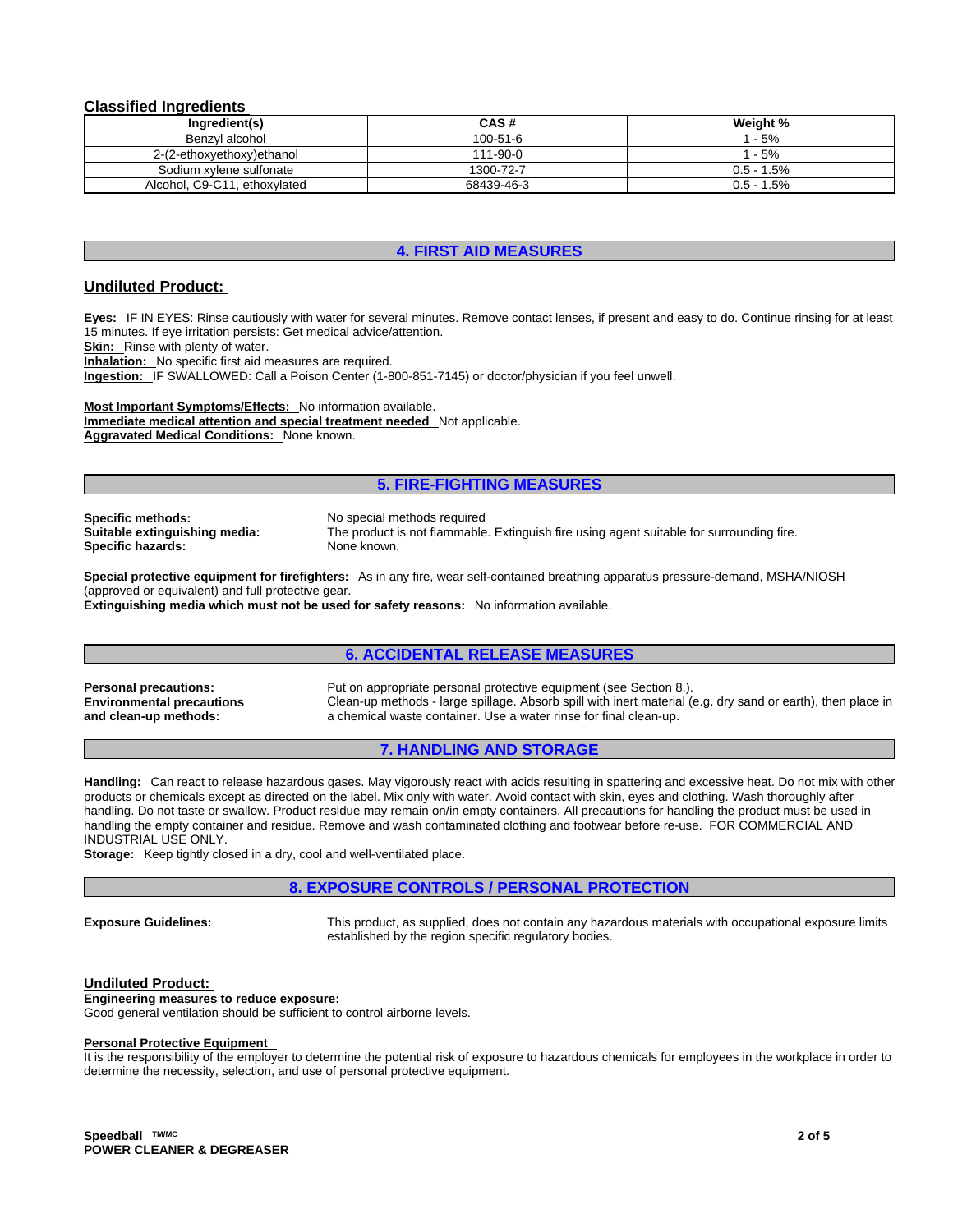**Eye protection: Chemical-splash goggles. Hand protection:** Chemical-resistant gloves.

Skin and body protection: No personal protective equipment required under normal use conditions. **Respiratory protection:** No personal protective equipment required under normal use conditions. If aerosols, mists, or vapors are not adequately controlled by ventilation, use appropriate respiratory protection to avoid over-exposure. **Hygiene measures:** Handle in accordance with good industrial hygiene and safety practice.

**9. PHYSICAL AND CHEMICAL PROPERTIES**

**Explosion limits: - upper:** Not determined **- lower:** Not determined **Physical State** Liquid **Color:** Clear , Purple **Evaporation Rate:** No information available **Color:** Citrus **Color:** Citrus **Evaporation Rate:** No information available **Odor threshold:** No information available. **Boiling point/range:** Not determined **Melting point/freezing point (°C):** Not determined **Decomposition temperature:** Not determined **Autoignition temperature:** No information available **Solubility:** Completely Soluble **Solubility in other solvents:** No information available **Relative Density (relative to water):** 1.01 **Density:** 8.42 lbs/gal 1.01 Kg/L **Vapor density:** No information available **Bulk density:** No information available **Vanet Concernsivers Vapor pressure:** No information available.<br> **Flash point (°F):** > 200.1 °F > 93.4 °C **Concernsivers Concernsivers Partition coefficient (n-octanol/water): N Viscosity:** 0 **Elemental Phosphorus:** 0.00 % by wt. **VOC:** 0.4 % \* **pH:** >= 11.5 **Flammability (Solid or Gas):** Not applicable **Corrosion to metals:** Not corrosive to metals **Sustained combustion:** Not applicable

**Partition coefficient (n-octanol/water):** No information available

\* - Title 17, California Code of Regulations, Division 3, Chapter 1, Subchapter 8.5, Article 2, Consumer Products, Sections 94508

## **10. STABILITY AND REACTIVITY**

**Reactivity:** Not Applicable **Stability:** The product is stable **Possibility of hazardous reactions:** May vigorously react with acids resulting in spattering and excessive heat. **Hazardous decomposition products:** None reasonably foreseeable.<br>**Materials to avoid:** Acids. Strong acids. Do not mi **Materials to avoid:** Acids. Strong acids. Do not mix with any other product or chemical unless specified in the use directions. **Conditions to avoid:** None known.

# **11. TOXICOLOGICAL INFORMATION**

## **Information on likely routes of exposure:**

Skin contact, Inhalation, Eye contact

#### **Delayed, immediate, or chronic effects and symptoms from short and long-term exposure**

**Skin contact:** May be mildly irritating to skin. Symptoms may include redness and/or transient discomfort. **Eye contact:** Causes serious eye irritation. Symptoms may include pain, redness, and watering. **Ingestion:** Symptoms may include stomach pain and nausea. May be irritating to mouth, throat and stomach. **Inhalation:** Symptoms may include coughing and difficulty breathing. May be irritating to nose, throat, and respiratory tract. **Sensitization:** No known effects. **Target Organs (SE):** None known **Target Organs (RE):** None known

**Numerical measures of toxicity**

| ATE - Oral (mq/kq):              | > 5000 |
|----------------------------------|--------|
| ATE - Dermal (mq/kq):            | >2000  |
| ATE - Inhalatory, gases (mq/l):  |        |
| ATE - Inhalatory, mists (mq/l):  | >20    |
| ATE - Inhalatory, vapors (mq/l): |        |

**12. ECOLOGICAL INFORMATION**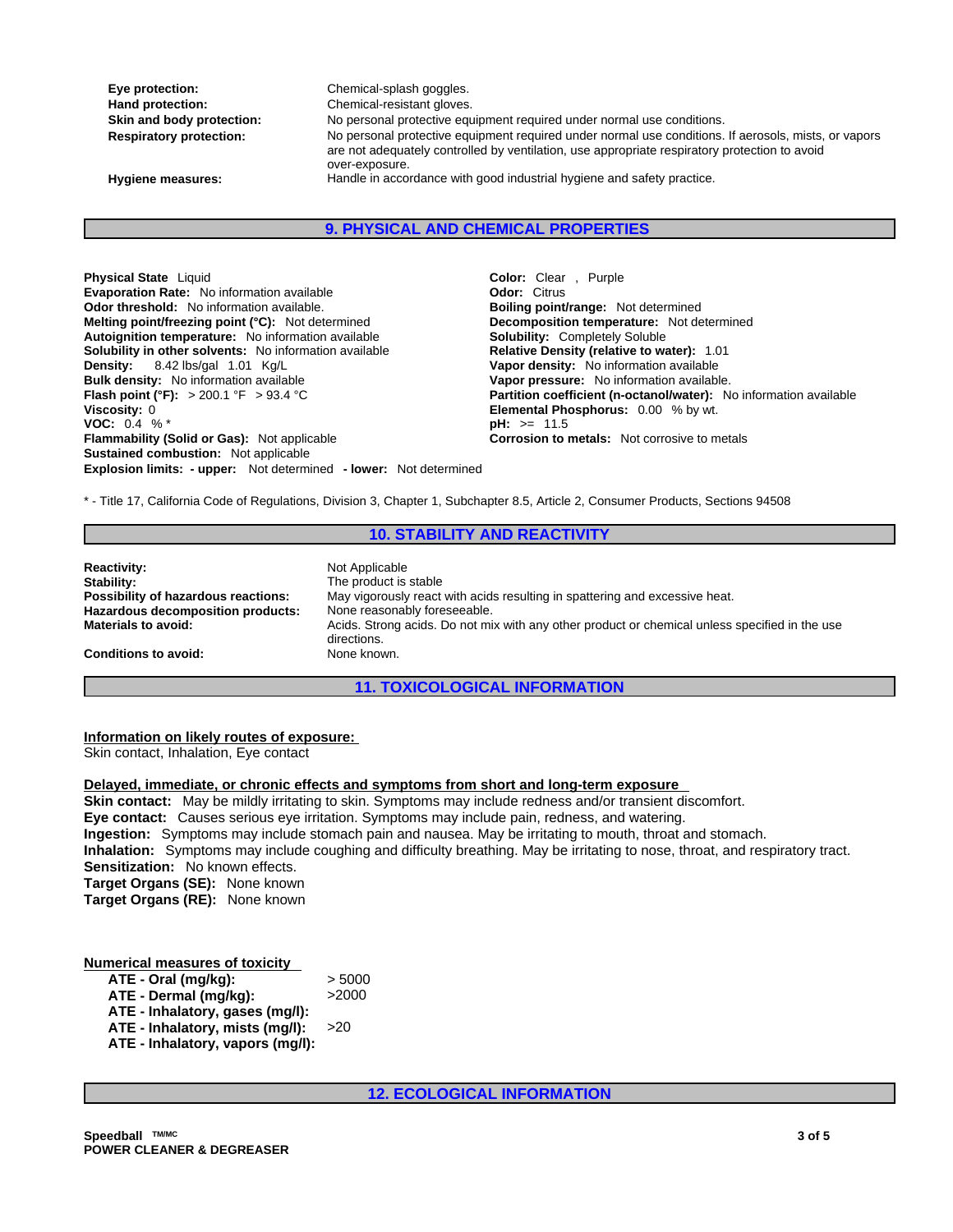**Ecotoxicity:** No information available.

**Persistence and Degradability:** No information available.

**Bioaccumulation:** No information available.

**Mobility:** No information available.

**Other adverse effects** No information available.

# **13. DISPOSAL CONSIDERATIONS**

**Waste from residues / unused products (undiluted product):** This product, as sold, if discarded or disposed, is not a hazardous waste according to Federal regulations (40 CFR 261). Under RCRA, it is the responsibility of the user of the product to determine, at the time of disposal, whether the waste solution meets RCRA criteria for hazardous waste. Dispose in compliance with all Federal, state, provincial, and local laws and regulations.

**RCRA Hazard Class (undiluted product):** Not Regulated **Contaminated Packaging:** Do not re-use empty containers.

**14. TRANSPORT INFORMATION**

**DOT/TDG/IMDG:** The information provided below is the full transportation classification for this product. This description does not account for the package size(s) of this product, that may fall under a quantity exception, according to the applicable transportation regulations. When shipping dangerous goods, please consult with your internal, certified hazardous materials specialist to determine if any exceptions can be applied to your shipment.

**DOT (Ground) Bill of Lading Description:** NOT REGULATED

**IMDG (Ocean) Bill of Lading Description:** NOT REGULATED

**15. REGULATORY INFORMATION**

**International Inventories at CAS# Level** 

All components are listed or otherwise exempt DSL DSL **All components are listed or otherwise exempt** 

| US RIGHT TO KNOW (RTK) |  |  |
|------------------------|--|--|
|                        |  |  |

| Ingredient(s)                | CAS#       | <b>MARTK:</b> | <b>NJRTK:</b> | <b>PARTK:</b> | <b>RIRTK:</b> |
|------------------------------|------------|---------------|---------------|---------------|---------------|
| Water                        | 7732-18-5  |               |               |               |               |
| Benzvl alcohol               | 100-51-6   |               |               |               |               |
| 2-(2-ethoxyethoxy)ethanol    | 111-90-0   |               |               |               |               |
| Sodium xylene sulfonate      | 1300-72-7  |               |               |               |               |
| Alcohol, C9-C11, ethoxylated | 68439-46-3 |               |               |               |               |
| Sodium hydroxide             | 1310-73-2  |               |               |               |               |
| Dve CI 61585                 | 4474-24-2  |               |               |               |               |
| Mvrcene                      | 123-35-3   |               |               |               |               |

**CERCLA/ SARA** 

| Inaredient(s)             | CAS #     | Weight % | <b>ICERCLA/SARA RQ (Ibs)</b> | Section 302 TPQ (lbs) | Section 313 |
|---------------------------|-----------|----------|------------------------------|-----------------------|-------------|
| 2-(2-ethoxyethoxy)ethanol | 111-90-0  | $-5%$    |                              |                       |             |
| Sodium hydroxide          | 1310-73-2 | 1%       | 1000                         |                       |             |

|                                                   | <b>HAP</b><br>. V V<br>. . | <b>ODS</b><br>^ ^ | $\sim$ M.<br>.<br>onutants |
|---------------------------------------------------|----------------------------|-------------------|----------------------------|
| $\epsilon$<br>---<br>nethanol<br>2-em<br>JXY<br>. |                            |                   |                            |

**Canadian Regulations**